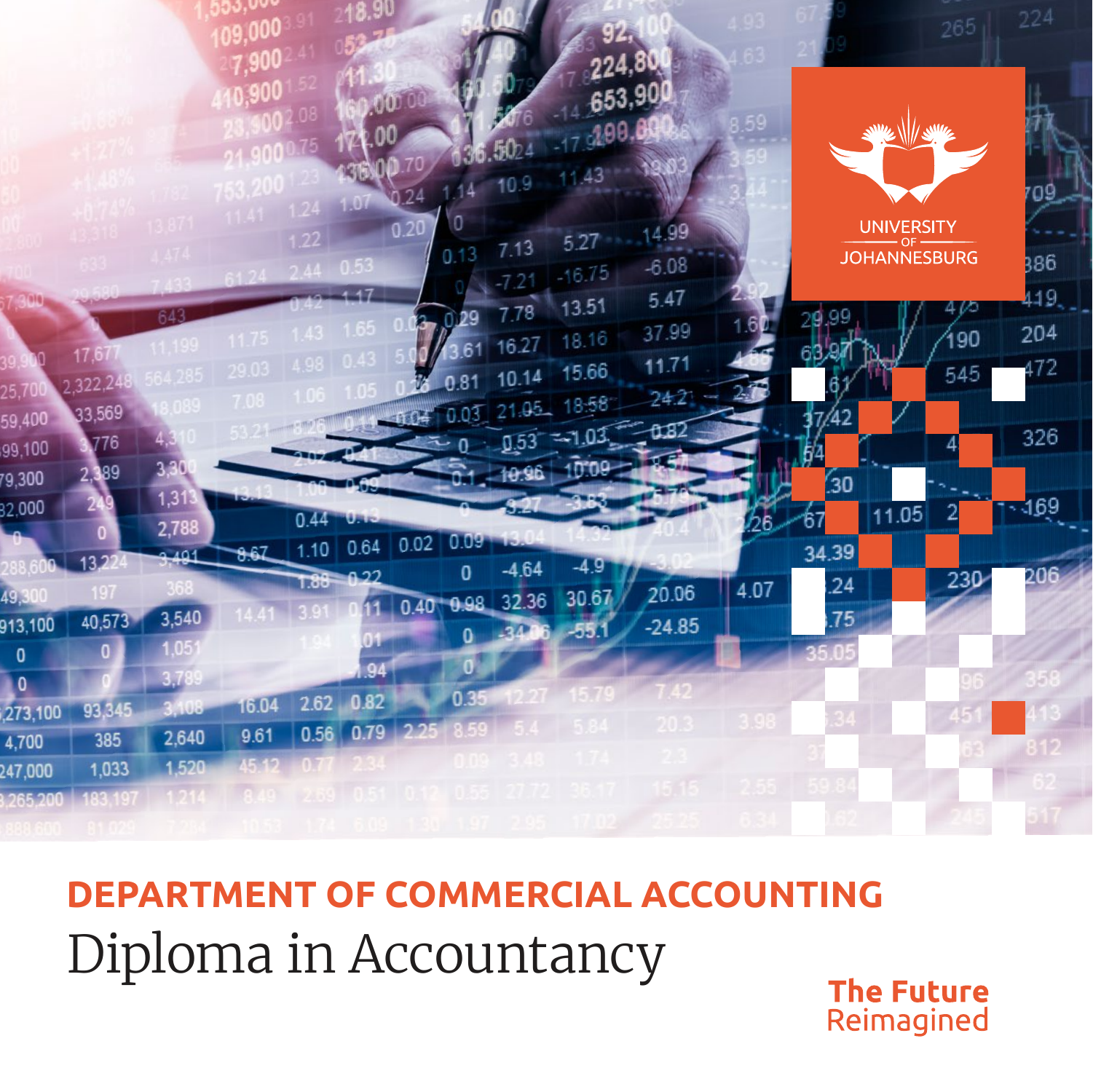# Department of Commercial Accounting Diploma in Accountancy

#### Offered: **FULL-TIME**

Duration: **3 YEARS NEW NQF LEVEL 6** (NQF CREDITS: 378)

#### **Purpose**

The purpose of this diploma is to provide accountancy knowledge and skills to ensure competence in performing reporting functions, rendering taxation services and management advisory services on an accounting technician level, and to convert this embedded knowledge practically into an accounting software programme.

### **Admission Requirements**

The following are specific minimum admission requirements in respect of Diploma in Accountancy.

National Senior Certificate (NSC) endorsed with diploma admission.

*Life Orientation (LO) is not used when calculating the APS.*

| <b>Programme</b>          | <b>Minimum APS</b>                  | <b>English</b> | <b>Mathematics</b> | <b>Mathematical</b><br><b>Literacy</b> | <b>Careers</b>                                               |
|---------------------------|-------------------------------------|----------------|--------------------|----------------------------------------|--------------------------------------------------------------|
| Diploma in<br>Accountancy | 22 with<br>Mathematics<br>OR        | 4              | 3                  | 5                                      | Accounting<br>Technician,<br>Tax Technician,                 |
|                           | 24 with<br>Mathematical<br>Literacy |                |                    |                                        | Accounting Clerk,<br>Payroll<br>Administrator,<br>Bookkeeper |

**<www.uj.ac.za>**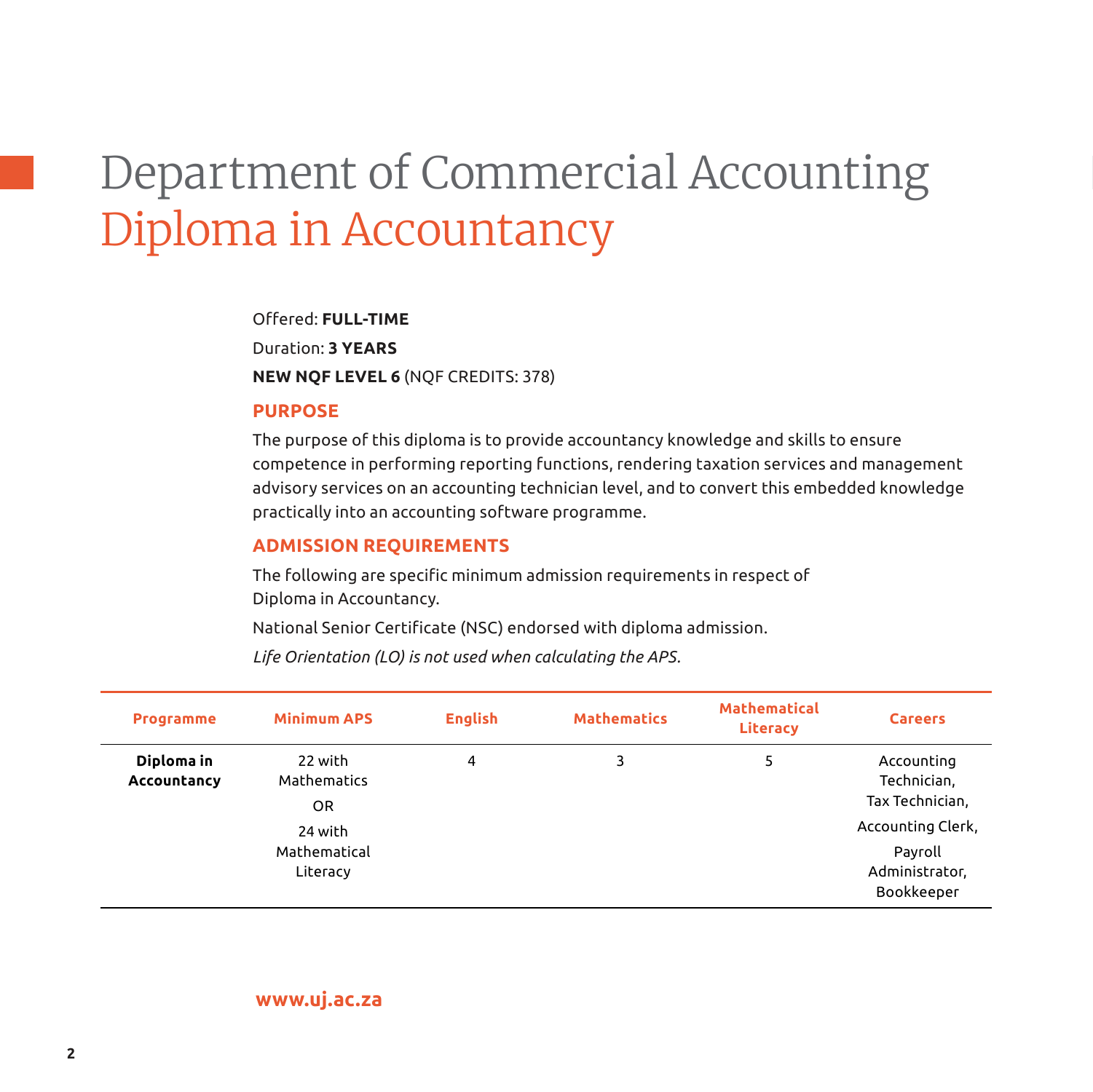For the Diploma in Accountancy, the following are specific minimum admission requirements for candidates who completed the National Certificate (Vocational):

| <b>Programme</b>          | <b>English</b> | <b>Mathematics</b> | <b>Mathematical</b><br><b>Literacy</b> | <b>Vocational</b><br><b>Component</b>               |
|---------------------------|----------------|--------------------|----------------------------------------|-----------------------------------------------------|
| Diploma in<br>Accountancy | 60%            | 60%                | 70%                                    | $60\%$ in 3<br>Compulsory<br>vocational<br>subjects |

# **CURRICULUM/ COURSE CONTENT**

| <b>FIRST YEAR</b>                             |                    |
|-----------------------------------------------|--------------------|
| Module Name                                   | <b>NQF Credits</b> |
| <b>Cost and Financial Management</b>          | 24                 |
| <b>Economics</b>                              | 24                 |
| <b>Financial Accounting</b>                   | 24                 |
| <b>Mathematics for Finance and Business</b>   | 24                 |
| <b>Financial Services Computing 1A</b>        | 24                 |
| <b>Introduction to Business Management 1B</b> | 24                 |
| 5 Modules per semester                        | 120 Credits        |
| <b>SECOND YEAR</b>                            |                    |
| Module Name                                   | <b>NQF Credits</b> |
| <b>Auditing and Internal Control</b>          | 24                 |
| <b>Communication/Active Citizenship</b>       | 28                 |
| <b>Business Law</b>                           | 30                 |
| <b>Cost and Financial Management</b>          | 24                 |
| <b>Financial Accounting</b>                   | 24                 |
| 5 Modules per semester                        | 130 Credits        |
| <b>THIRD YEAR</b>                             |                    |
| Module Name                                   | <b>NQF Credits</b> |
| <b>Auditing and Internal Control</b>          | 32                 |
| <b>Cost and Financial Management</b>          | 32                 |
| <b>Financial Accounting</b>                   | 32                 |
| <b>Taxation</b>                               | 32                 |
| 4 Modules per semester                        | 128 Credits        |